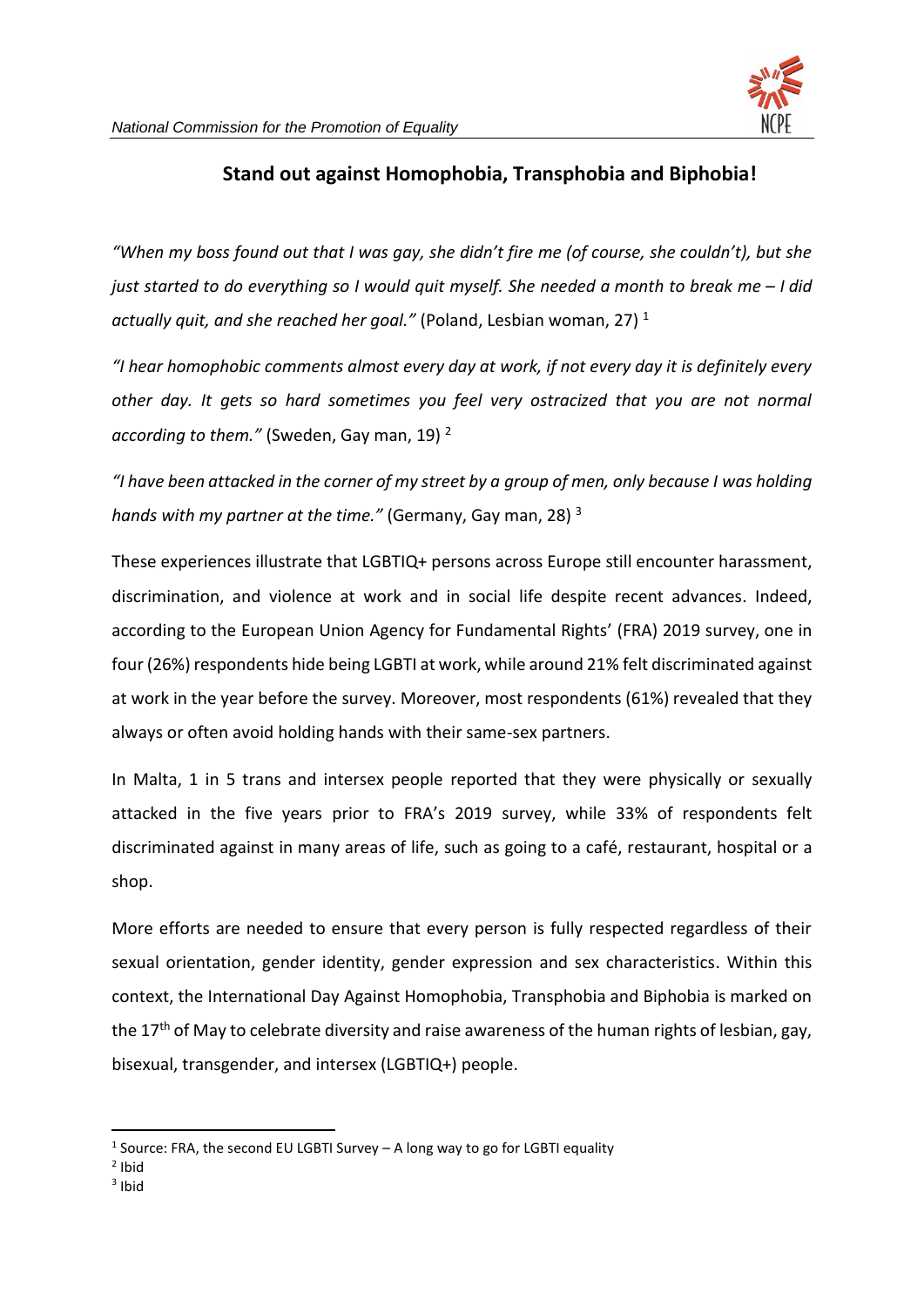

This year's chosen theme for the **International Day Against Homophobia, Transphobia and Biphobia** is '*[Our Bodies, Our Lives, Our Rights](https://may17.org/the-theme-for-2022-is-out/)'*. <sup>4</sup> This theme claims our rights to live our sexualities and to express our gender freely, demands to be free from physical violence as well as free from conversion so-called 'therapies' to forced sterilisation of Trans and Intersex people. 5

In Malta, the LGBTIQ Equality Strategy & Action Plan (2018-2022) was formulated by the Human Rights and Integration Directorate (HRID) in close partnership with the LGBTIQ Consultative Council to carry out practical measures that result in better access to rights and services for LGBTIQ persons and eventually to a better and more cohesive Maltese society.<sup>6</sup>

Moreover, the National Commission for the Promotion of Equality (NCPE) is empowered by Chapter 456 of the Laws of Malta to investigate complaints of alleged discrimination on the grounds of sexual orientation, gender identity, gender expression or sex characteristics in employment, education and vocational training as well as by banks and financial institutions. The NCPE also provides training to organisations on request and organises conferences and awareness-raising campaigns to promote equality and combat discrimination.

In this context, the NCPE is currently working on a qualitative research study to analyse discrimination faced by LGBTIQ+ persons in Malta, in various sectors of life. In addition, the NCPE organised capacity-building sessions for the staff, and awareness initiatives in partnership with Allied Rainbow Communities (ARC) as part of an EU co-funded project entitled 'Empowerment for Diversity (E4D)' running from April 2020 until November 2022.

On the International Day against Homophobia, Transphobia and Biphobia, let us all do our utmost to put human dignity at the heart of all that we do to build more equal, inclusive, and just societies.

*The National Commission for the Promotion of Equality (NCPE) can be contacted on: 2276 8200 or [equality@gov.mt](mailto:equality@gov.mt) or our Facebook page.* 

<sup>4</sup> <https://may17.org/the-theme-for-2022-is-out/>

<sup>5</sup> Ibid

<sup>6</sup> <https://humanrights.gov.mt/en/Documents/LGBTIQActionPlan.pdf>